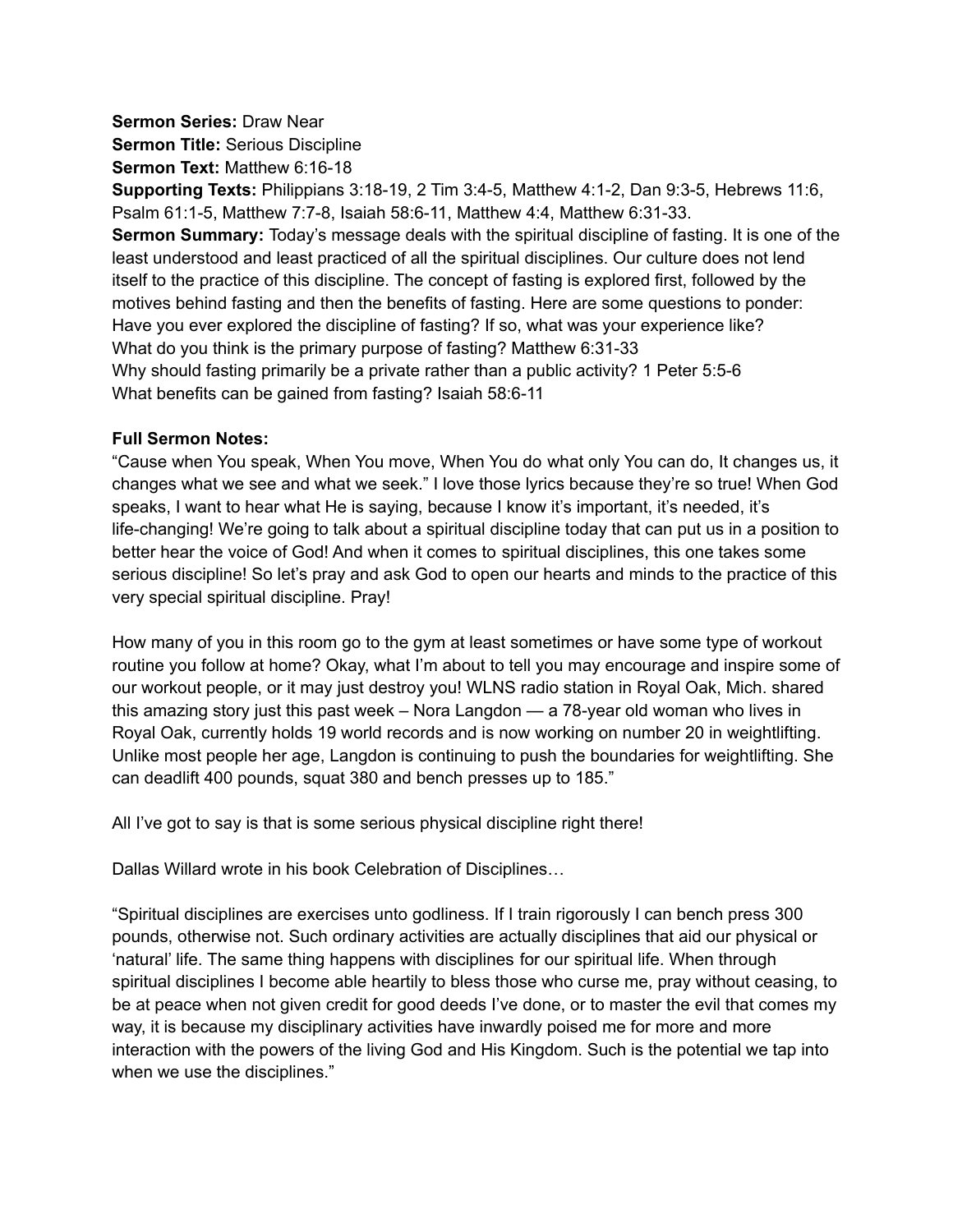The discipline we will discuss today is one that requires serious discipline. In other words, if you're not extremely serious about your spiritual growth, you will not exercise this discipline. Today's discipline is one of the least understood and least practiced of all the spiritual disciplines. Our culture does not lend itself to the practice of today's discipline. In fact there was a period of 100 years where not a single book was written on the subject. The discipline of which I speak is...

## *Fasting - Abstaining from food!*

There are three kinds of fasting...

Normal fast - no food Absolute fast - no food or water (3 day max) Partial fast - Restriction of diet (The Daniel Fast)

Some should only do the restriction of diet because of health issues. Those with diabetes or those with heart or other severe health issues should talk to their Doctor before fasting. But none of us are off the hook. Your fast may be eating just what you need to keep your blood sugar right, and giving up that "no sugar dessert" so you can spend some extra time praying and meditating on God's Word! And for growing kids, maybe you give up snack time, or eat only veggies, or drink water instead of Soda. Which, by the way, has some pretty good health benefits! Fasting is not commanded by Jesus, but is assumed by Jesus. He didn't say, "Thou shalt fast!" He did say, "When you fast!" He also omitted instruction on how often. Ask God to reveal to your heart how often and how long. Take small steps at first.

Because fasting involves giving up food for a certain period of time, most people focus on the giving up part! Fasting in the Bible is always about taking a break from food. However, the concept of fasting does have broader application. Fasting is about taking a break from certain things but it's not just about what you give up, it's about what you gain! Abstaining from food for a given time disciplines us to acknowledge our dependence upon God for our physical needs. It allows us to be thankful for what we've been given. It helps us appreciate the gift of food and to understand hunger is not a totally negative thing. If we never got hungry we would not know the joy of eating a good meal. Hunger is only bad when it is never allowed to be satisfied and when some have plenty and others want for the basic nutrition needed for life to be sustained.

When a person fasts, it helps them realize just how blessed they are and hopefully gives them a greater desire to help those who have so much less. So the basic definition of fasting is abstaining from food! It is taking a break from preparing and eating a meal to focus on what matters the most in life! Food is necessary to live, so we have to eat to live, but some folks live to eat, and that's a problem with priorities in life. Fasting helps us with that! But, as I said, fasting is one of the least understood and least practiced of all spiritual disciplines. Why? Because, as I said, people automatically think of it as giving up something rather than gaining something. We'll talk about what we gain, the benefits of fasting, in a minute, but another reason fasting is rarely practiced is because our culture does not lend itself to the practice of this spiritual discipline.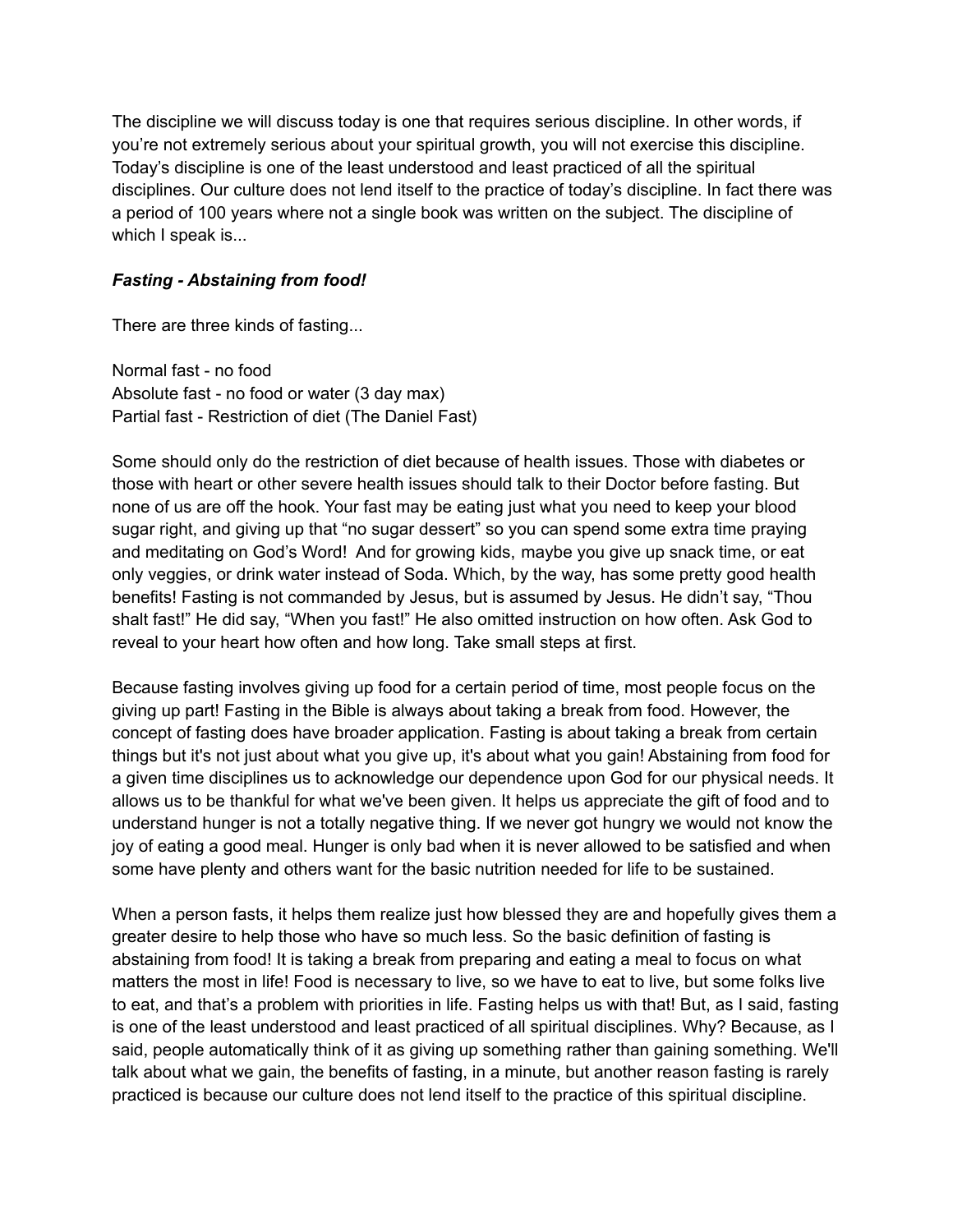Our culture is one of glutenous consumption. All you can eat, and bigger is better, and having more is the ultimate goal! Uncontrolled consumption fuels our economy, but also fuels our spiritual destruction. And once again, it's not just about food. Our culture pushes unlimited pursuit of success at any cost, sexual satisfaction without moral constraints, and unabated materialism. It's the attitude, "I want that, and I want it now, but I'll settle for free second day shipping!" And thinking back to Christmas, is it really already the middle of March? Black Friday and Cyber Monday have turned into Cyber week, and the twelve days of Christmas have turned into a month of Black Fridays! And then every single holiday we have throughout the year has an associated sales event. I'm not against shopping or sales events, or eating at a buffet, but if we're not careful, our need to consume will consume us! This is not a new struggle. Paul described what was going on in Biblical times, but seems to have described some aspects of our culture pretty accurately today...

For, as I have often told you before and now say again even with tears, many live as enemies of the cross of Christ. Philippians 3:18 (NIV)

Their destiny is destruction, their god is their stomach, and their glory is in their shame. Their mind is on earthly things. Philippians 3:19 (NIV)

You've heard me say it many times before, "It's not wrong to own things, but it's tragic when things own you!"

I hope today you will begin to understand, fasting is not something to be dreaded, but something to be embraced and has amazing benefits. Jesus taught that fasting is a spiritual activity between an individual and God. Fasting is a very beneficial discipline for spiritual health and it is my prayer you will begin to exercise the spiritual discipline of fasting. But you may rightfully ask, "why is fasting so important to my spiritual health? Good question and in order to answer your question let's look at two important elements of the discipline of fasting which come from our text in Matthew 6:16-18. Jesus said...

Matthew 6:16 "When you fast, do not look sombre as the hypocrites do, for they disfigure their faces to show men they are fasting. I tell you the truth, they have received their reward in full. Matthew 6:17 But when you fast, put oil on your head and wash your face, Matthew 6:18 so that it will not be obvious to men that you are fasting, but only to your Father, who is unseen; and your Father, who sees what is done in secret, will reward you.

So what is the first element of fasting we should understand?

#### **Element #1 MOTIVES**

Mat 6:16 "When you fast, do not look somber as the hypocrites do, for they disfigure their faces to show men they are fasting. I tell you the truth, they have received their reward in full.

There are at least three motives or purposes for fasting: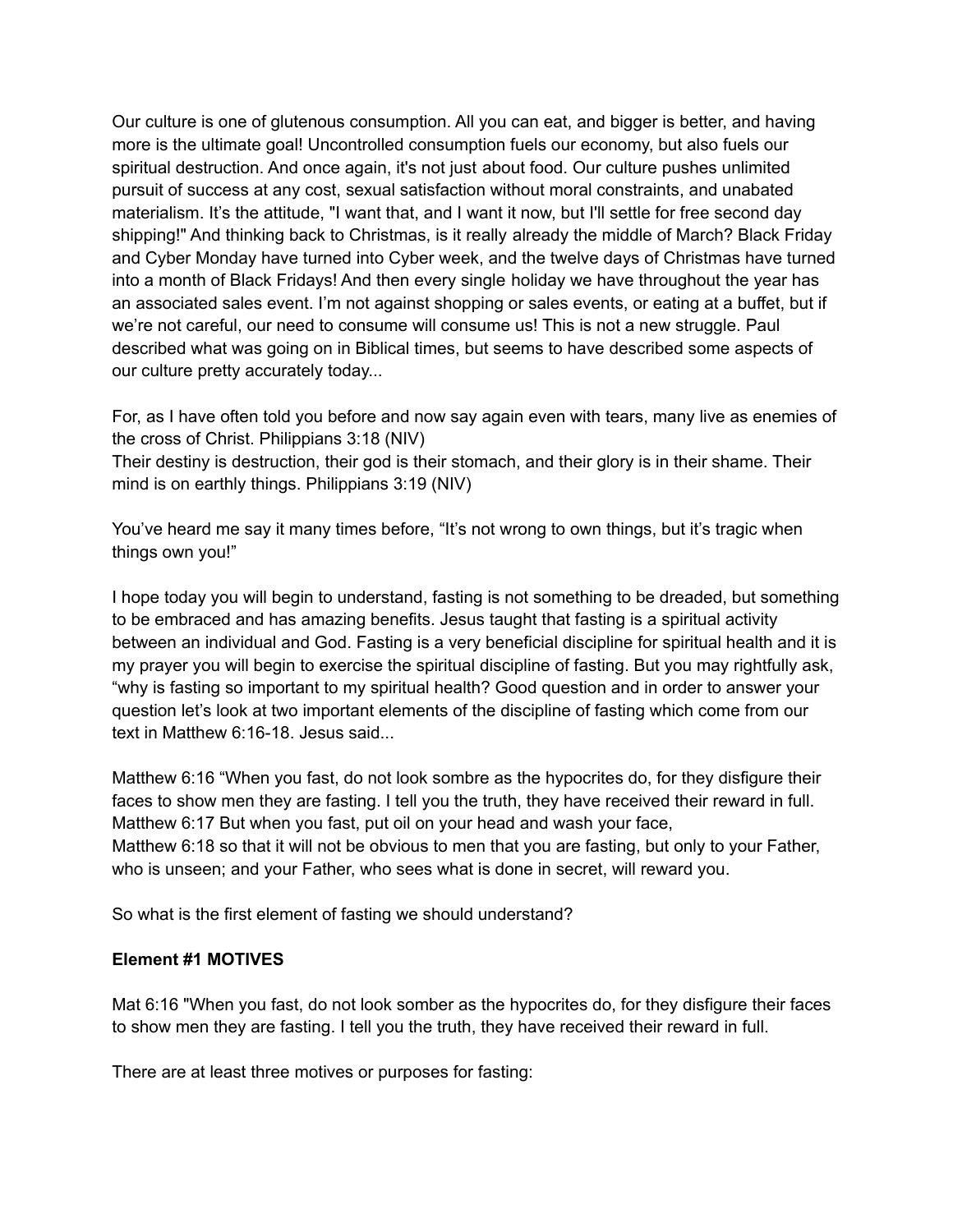For physical purposes (dieting, giving your digestive system a break) For political purposes (hunger strike) For spiritual purposes (seeking God)

Obviously we're focusing on the third one. But before we do, we've got to talk about a fourth motive altogether which Jesus spoke of. Those fasting…

# *For the Appearance of Spirituality (Seeking Self)*

If you fast for selfish motives then the only benefit you will receive is the perceived goodness others will see in you. The gift God intended for you to find in fasting will be lost! Those wanting to have an appearance of spirituality have fallen victim to pride! This flies in the face of what should be the motive. Instead of seeking God they are seeking self-aggrandizement which means:

Aggrandizement - to enhance the reputation of (someone) beyond what is justified by the facts It is the opposite of all that spiritual discipline stands for.

These are the kind of folks Paul spoke of in 2 Timothy...

2 Tim 3:4 treacherous, rash, conceited, lovers of pleasure rather than lovers of God-- 2 Tim 3:5 having a form of godliness but denying its power. Have nothing to do with them.

All of the things Paul mentioned are the very things fasting is designed to fight against. The reason fasting fights against these things is that it causes us to fight our dependence on self, and helps us to teach self not to become selfish! Self has to be disciplined! Self had to be taught how desperately it needs God, how much it depends on God, and how without God, self becomes self destructive! So a good motivation for fasting is to discipline self and not let it become self-seeking! With that in mind we turn to the greatest motive for fasting which is...

# *For Spiritual Purposes (Seeking God)*

One thing is for certain: Jesus felt those who truly seek God would from time to time take extraordinary steps to hear from the Almighty by practicing the spiritual disciplines, like fasting! Jesus practiced what He preached!.

Mat 4:1 Then Jesus was led by the Spirit into the desert to be tempted by the devil. Mat 4:2 After fasting forty days and forty nights, he was hungry.

You might want to practice a bit before you go for a 40 day fast! But Jesus obviously felt it extremely important to fast at the beginning of His earthly ministry! Foster asks a very convicting question when speaking of the discipline of fasting.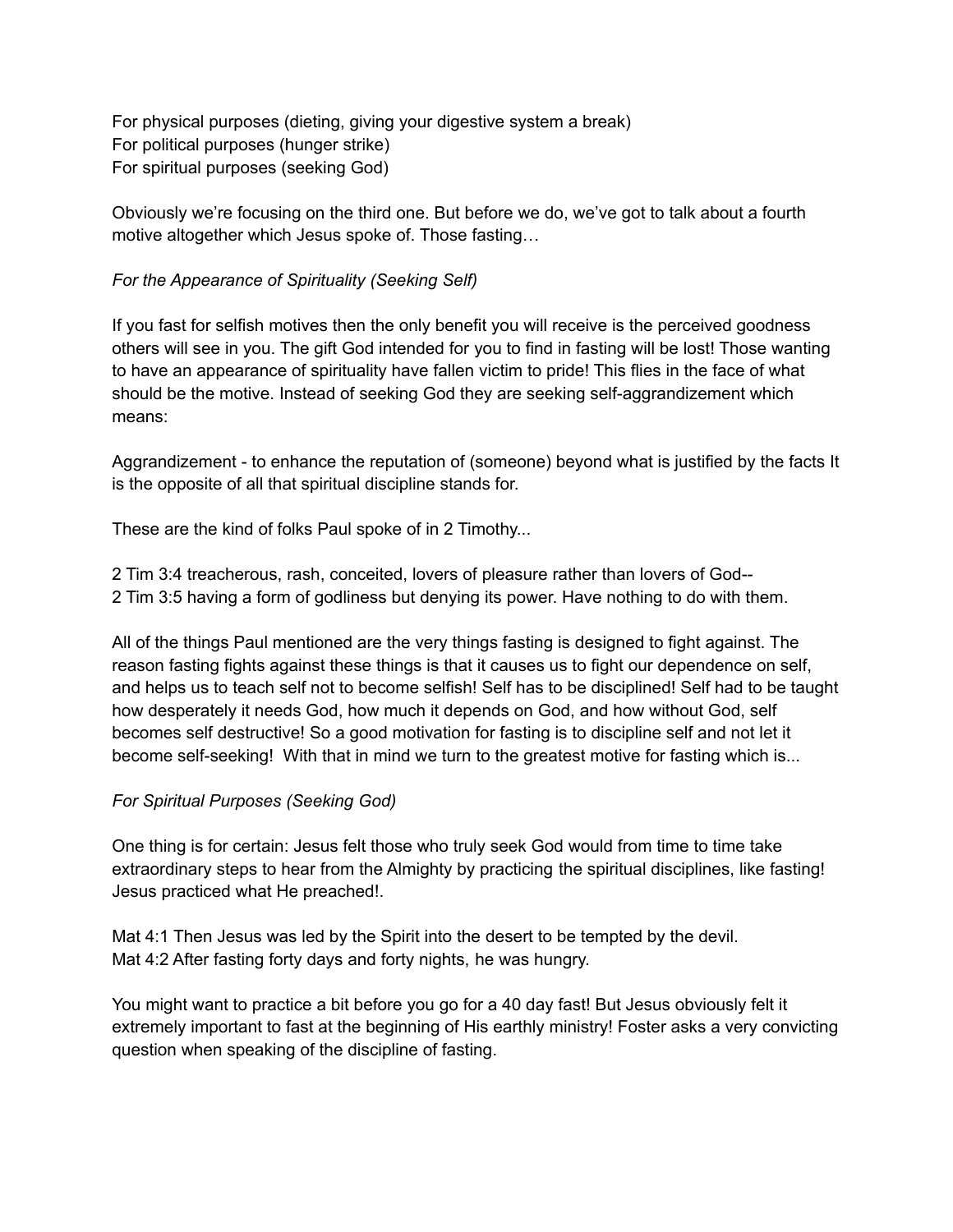"Where are the people today who will respond to the call of Christ? Have we become so accustomed to "cheap grace" that we instinctively shy away from more demanding calls to obedience?"

What is cheap grace? Dietrich Bonhoeffer described cheap grace in his book The cost of Discipleship...

"Cheap grace is grace without discipleship, grace without the cross."

Remember grace wasn't cheap for God. It cost Him His Son's life on a Cross! Listen to this:

"When we refuse to exercise spiritual discipline we treat God's grace cheaply. When we realize the extreme cost Jesus paid for us to have God's grace we develop an insatiable desire to love God deeply, know God intimately, and live in God's will every moment of our lives! This becomes our main motive for pursuing the spiritual disciplines!" ltm

Fasting is one of the ways we train our spirit, mind and body to keep that "God desire" priority!! Sometimes fasting is combined with confession, a discipline we will discuss later in this series. Foster says…

"Our motive in fasting must always be that we can experience fasting as the gift of God it truly is! That may mean we couple fasting with a time of confession."

The reason for this combination is that when we are seeking God we must first realize that sin destroys the intimacy between us and God. Fasting is wasted effort if we are harboring unconfessed sin in our life. And we must remember, the primary motivation for fasting should be our desire to seek the Lord! Giving up food but holding on to our wickedness, our selfishness, and our idols, defeats the purpose for fasting in the first place!

An example of this combination of confession and fasting is the prayer Daniel prayed towards the end of the Babylonian captivity…

Dan 9:3 So I turned to the Lord God and pleaded with him in prayer and petition, in fasting, and in sackcloth and ashes.

Dan 9:4 I prayed to the LORD my God and confessed: "O Lord, the great and awesome God, who keeps his covenant of love with all who love him and obey his commands,

Dan 9:5 we have sinned and done wrong. We have been wicked and have rebelled; we have turned away from your commands and laws.

The reason for this combination is that when we are seeking God we must first realize that sin destroys the intimacy between us and God. Fasting is wasted effort if we are harboring unconfessed sin in our life. So we must remember, the primary motivation for fasting should be our desire to seek the Lord and discipline self! Bottom line: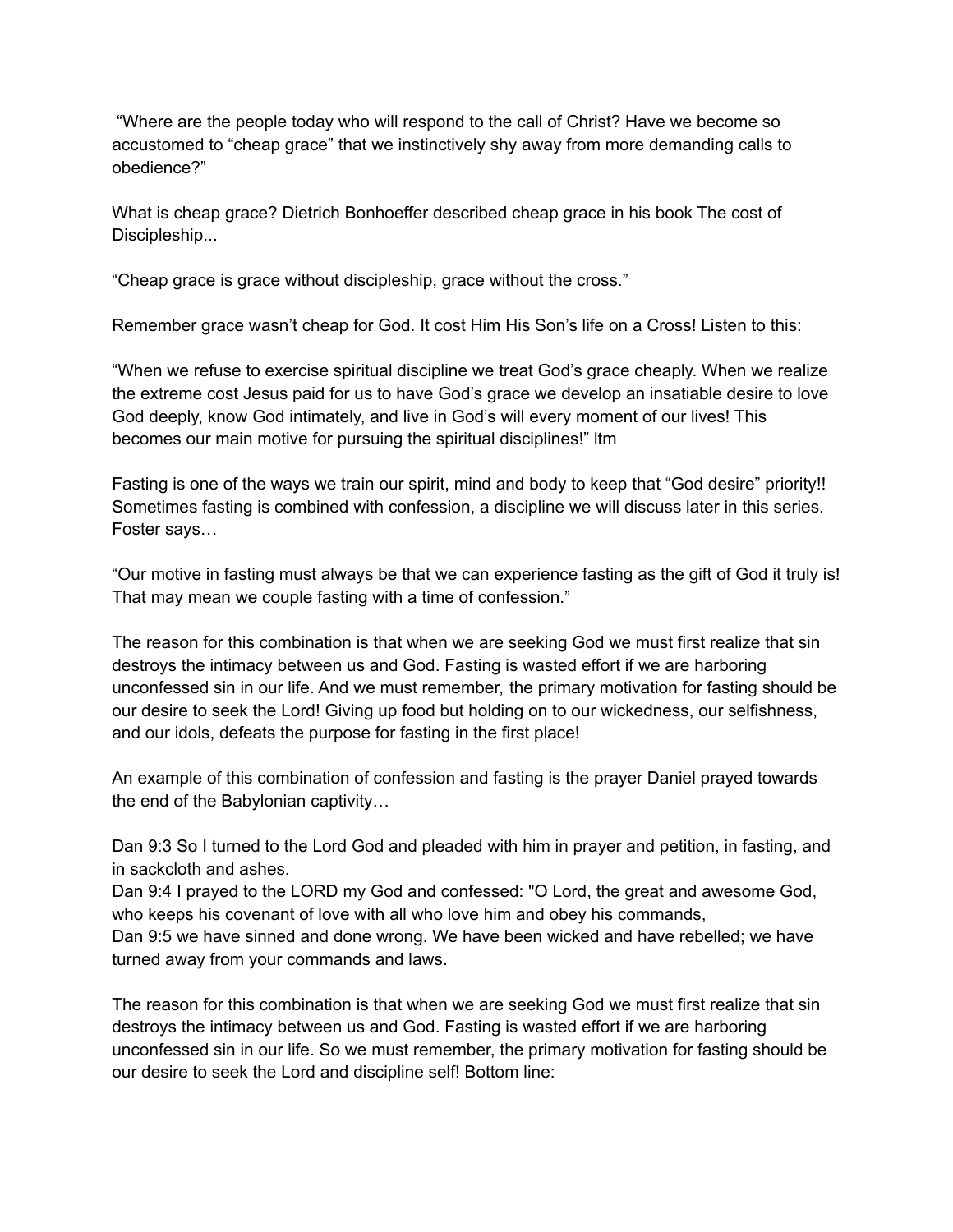Fasting is more about flourishing spiritually rather than flaunting our spirituality!!

So motives are of critical importance when it comes to fasting, but there is another element to fasting we must not miss.

## **Element #2 BENEFITS**

Mat 6:17 But when you fast, put oil on your head and wash your face, Mat 6:18 so that it will not be obvious to men that you are fasting, but only to your Father, who is unseen; and your Father, who sees what is done in secret, will reward you.

The writer of Hebews put it this way…

Heb 11:6 ...he rewards those who earnestly seek him.

In other words, when you fast for the right reasons there will be great rewards and you won't be down and out while you're fasting, but rather excited about the gifts God is giving to you through the exercise of fasting! What are some of those benefits and rewards? Let me just mention first that there really are...

## *Physical Benefits*

It is not true that fasting is unhealthy. as long as it is done correctly it can actually improve your physical well being! Most of us never give our digestive system a break! Most of us could stand to use up some of our reserves. All of us need to discipline our bodies to "Just say No!" Listen to this observation from a study on fasting by Frederica Mathewes Green…

"The gluttonous impulse is a sign of disharmony with God's provision and creation, and it can disrupt the spiritual lives of people of every size....Previous generations of Christians knew this... Overindulgence in food did not just lead to thickened waistlines and arteries; it led to spiritual disaster."

So one of the benefits of fasting, is physical. But the spiritual benefits are off the charts!

### *Spiritual Benefits*

Believe it or not, one of the spiritual benefits of fasting is…

### Freedom!

And you might be thinking, "You've got to be kidding!" You might be surprised at how our physical impulses hold sway over us. The choices we make, the things we do. Spiritually speaking we must learn to control these things. Richard Foster puts it this way...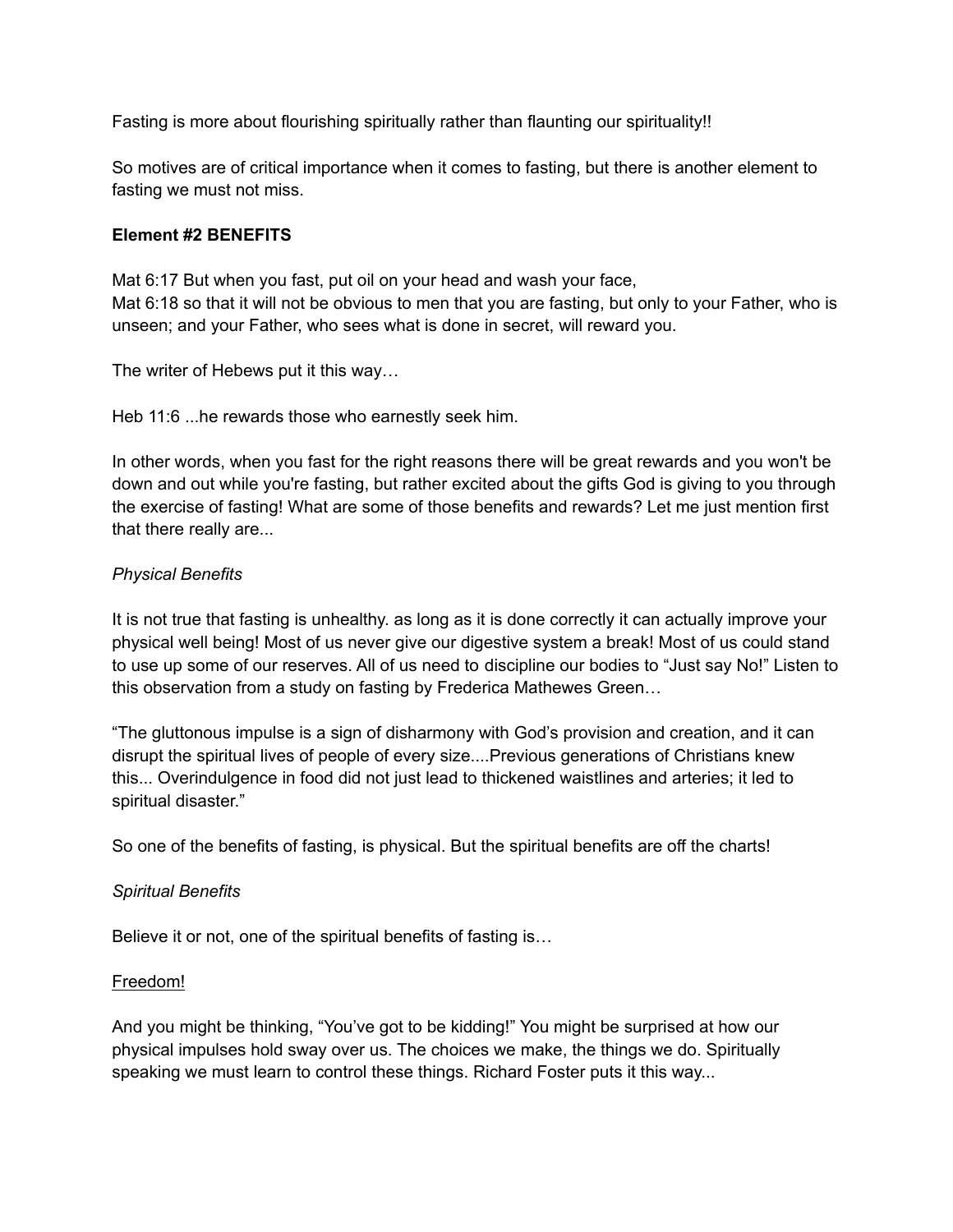"More than any other single discipline, fasting reveals the things that control us. This is a wonderful benefit to the true disciple who longs to be transformed into the image of Jesus Christ. Fasting helps us keep our balance in life. How easily we begin to allow nonessentials to take precedence in our lives. How quickly we crave things we do not need until we are enslaved by them."

But spiritual disciplines and the spiritual discipline of fasting specifically are not only about what it rescues you from, but about who it brings you to!

# Getting to Know God Personally

If you just said, "Well, I'd rather eat," then you have never experienced the excitement and deep sense of fulfillment that comes from spending time with God! We need to get to a place where we are as excited about spending time with God as we are about going to Copelands. You might say, "but Pastor Larry have you had the crawfish bread?" Yes and it's the best thing on the menu! And some people would say I'm crazy to think spending time with God would be better than a trip to Copelands. Well, I'm in good company…Listen to what the Psalmist said...

Psalm 63:1 O God, you are my God, earnestly I seek you; my soul thirsts for you, my body longs for you, in a dry and weary land where there is no water.

Psalm 63:2 I have seen you in the sanctuary and beheld your power and your glory.

Psalm 63:3 Because your love is better than life, my lips will glorify you.

Psalm 63:4 I will praise you as long as I live, and in your name I will lift up my hands.

Psalm 63:5 My soul will be satisfied as with the richest of foods; with singing lips my mouth will praise you.

What do you seek? What do you thirst for? What do you long for? Maybe we don't have the same passion for God as the Psalmist because we have not taken the time to see Him in his sanctuary and beheld His power and glory! Fasting is a gift from God that can help us see Him for who He is and come to understand that His love is better than life! Practicing the spiritual disciplines has benefits the world simply cannot give you! Not even Copeland's Cheesecake Factory!

In the coming three weeks you will discover how fasting helps…

# Focus your prayers!

Fasting gives us time to focus on the contents and the concepts of prayer, which Zach spoke so beautifully on last week and brings great spiritual insights! Why is this so? Because when a person has made the decision to give up something so important and pleasurable as eating for the purpose of pursuing God, God will reward them! In fact Zach reminded us last week of these words of Jesus...

Mat 7:7 "Ask and it will be given to you; seek and you will find; knock and the door will be opened to you.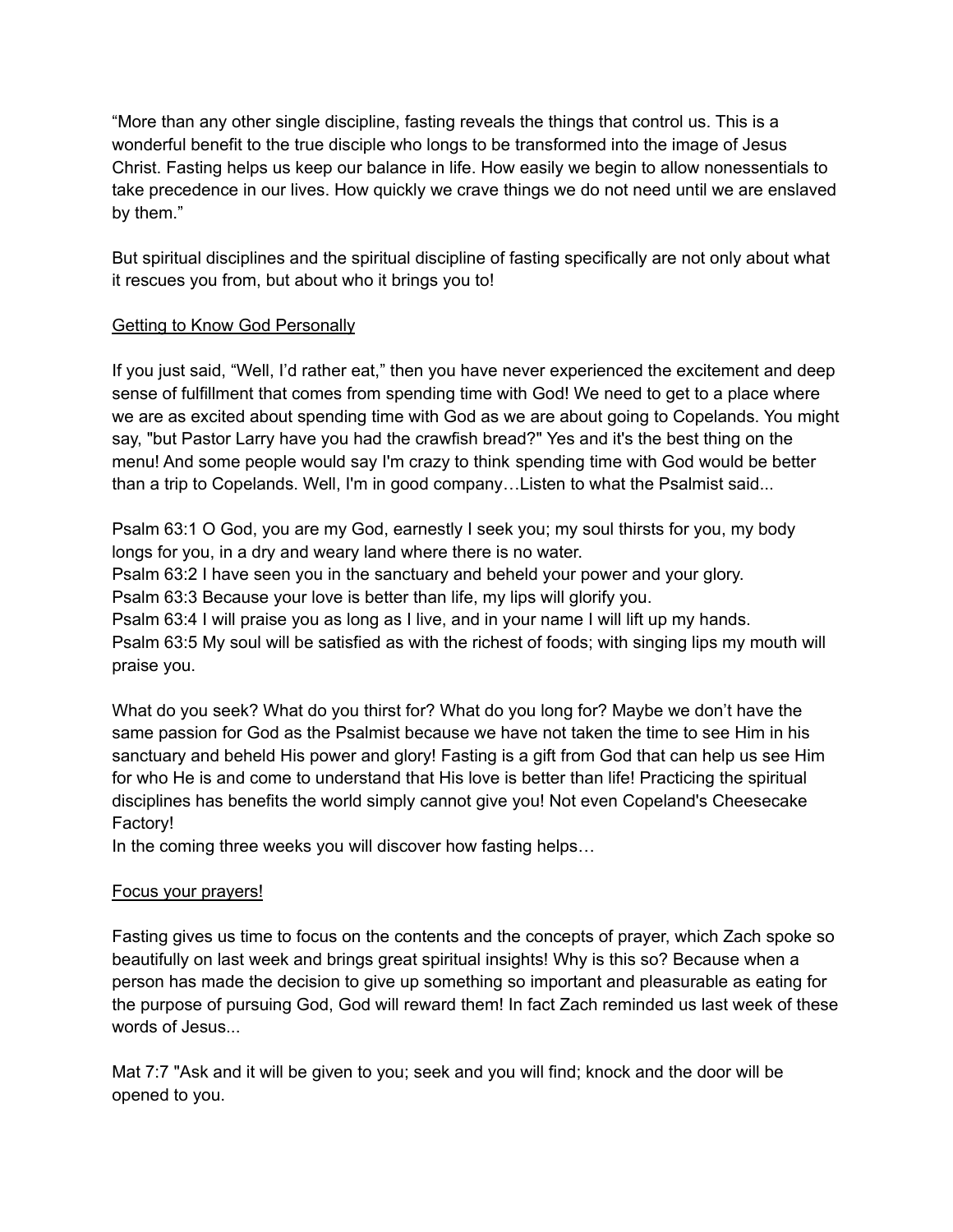Mat 7:8 For everyone who asks receives; he who seeks finds; and to him who knocks, the door will be opened.

A true fast will transform us from self-centered, and self-absorbed to a man or woman who seeks God and who seeks for God's will to be done in this world! You will in fact discover one of the greatest blessings and benefits of spiritual discipline. You will become a...

## World Changer

Listen to God's Word in Isaiah...

Isa 58:6 "Is not this the kind of fasting I have chosen: to loose the chains of injustice and untie the cords of the yoke, to set the oppressed free and break every yoke?

Isa 58:7 Is it not to share your food with the hungry and to provide the poor wanderer with shelter-- when you see the naked, to clothe him, and not to turn away from your own flesh and blood?

Isa 58:8 Then your light will break forth like the dawn, and your healing will quickly appear; then your righteousness will go before you, and the glory of the LORD will be your rear guard. Isa 58:9 Then you will call, and the LORD will answer; you will cry for help, and he will say: Here am I. "If you do away with the yoke of oppression, with the pointing finger and malicious talk, Isa 58:10 and if you spend yourselves in behalf of the hungry and satisfy the needs of the oppressed, then your light will rise in the darkness, and your night will become like the noonday. Isa 58:11 The LORD will guide you always; he will satisfy your needs in a sun-scorched land and will strengthen your frame. You will be like a well-watered garden, like a spring whose waters never fail.

The concept of fasting is a gift from God that will transform you from self-centered, and self-absorbed, to a man or woman who seeks God and who seeks God's will to be done in their life and in this world! And that's one of the most practical benefits of God's gift of fasting to us, we become a difference maker in a world of hurts!! So how exactly can fasting help me become a world changer? It has to do with...

# Time and Resources

The time you would have spent purchasing, preparing and eating can be spent seeking God. Also, the resources you save could be used to aid Kingdom causes. Now here's where it gets extremely practical! You might take the resources you would have spent on yourself for a meal and save that up to spend on causes for God's Kingdom. I know someone who had a good job and decided to take their extra income for two years and spend it building a home for someone in a third world country. Can you imagine the bond those people now have? And here's a cool thing. We are encouraging you to fast for the next three Fridays for just lunch or for breakfast and lunch. We have a handout for you today that will guide you in your purpose and prayers for each fast. On Good Friday, April 2nd, we encourage you to break your fast with dinner, and then join us for a church family worship gathering at 7:00pm here at the church building. In addition